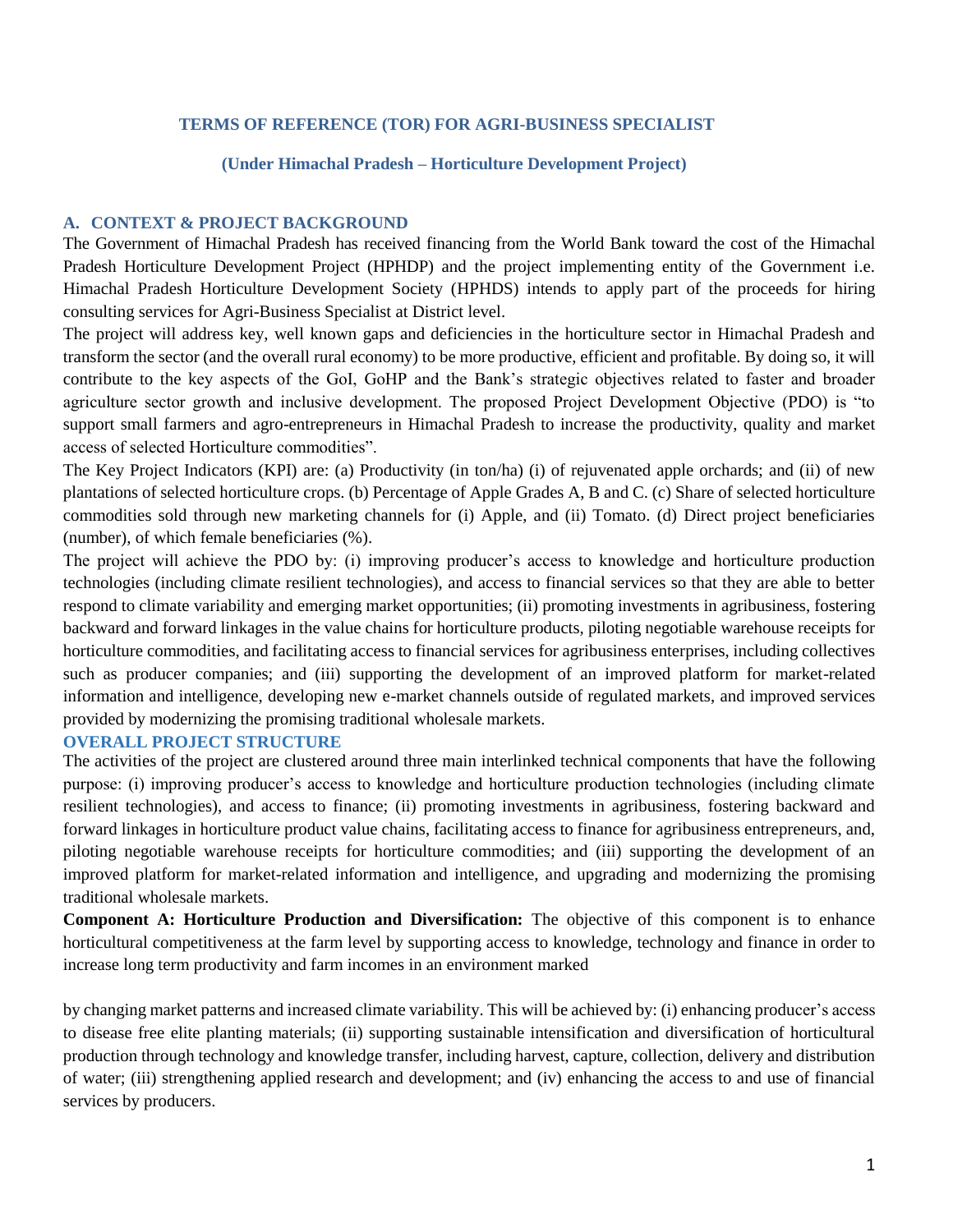**Component B: Value Addition and Agro-enterprise Development:** The objective of this component to improve value realization at the farm level, promote investments in agribusiness, fostering backward and forward linkages in the value chains for horticulture products, support supply chain infrastructure that prevents wastage and value erosion; and enable secondary and tertiary processing that create higher value for the produce. This will be achieved by: (i) building community/farm level marketing capacities and supporting them through matching grants to acquire productive assets; (ii) establishing a modern supply chain comprising pack-houses, controlled atmosphere (CA) stores, and processing facilities to be operated under operational management arrangement with private partners; (iii) piloting warehouse receipt systems linked to commodity exchanges; identifying, mobilizing and supporting agro entrepreneurs; and (iv) co-financing investments and facilitating access business advisory and to financial services for agribusiness enterprises, including collectives such as producer companies.

**Component C: Market Development:** The objective of this component is to provide an improved platform for marketrelated information and intelligence, expand market access through alternative marketing channels, enhance transparency in the price discovery process, and improve market infrastructure. This will be achieved by: (i) supporting market information and intelligence services; (ii) introducing of e-marketing platforms; and (iii) upgrading wholesale markets.

**Component D: Project Management, Monitoring and Learning:** This component will ensure the effective implementation of the project activities and monitor and evaluate project implementation progress, outputs and outcomes, building on implementation experience. This component will support: (i) establishment and operations of Project Coordination Unit (PCU), which will oversee and coordinate activities of the implementing agencies of the project; (ii) establishment and operations of Project Implementation Units in the respective implementing agencies; and (iii) setting up of a monitoring and evaluation (M&E) system for the project, including a project management information system and contracting an external M&E agency to monitor project activities and impact. The component will also finance dedicated staffing for the project activities that are attributable to the outcomes of the project, consultancies, training and related material, office equipment, and operational costs

Against this backdrop, Project Implementing Agency i.e., H.P. Horticulture Development Society (HPHDPS) intends to hire 6 Specialists through competitive bidding process for the post of Agri Business Specialist on contractual places. This selection is being undertaken to hire an appropriate resource person to assist PIU and ABPF (Agribusiness Promotion Facility)/FPC (Farmer Producer Company) firms in the design & implementation of the Agri Enterprise Development and Farmer producer Organization component of the HPHDP Project for an initial period of one year.

# **B. OBJECTIVE OF THE ASSIGNMENT**

The selected Specialist will be primarily responsible to coordinate and liaise between PIU and hired Specialist firms/Specialists for developing a robust Agri enterprise ecosystem in the state of Himachal. The specific objectives of this engagement include

- 1) Coordinate and liaise between PIU and the firms hired for implementing ABPF & FPC component.
- 2) Monitor the progress of the component and scrutinize the reports/proposals in coordination with PIU and present the same to PCU.
- 3) Facilitate PIU and hired firms for the development of implementation plan for the component.

# **C. QUALIFICATIONS:**

**(a) Essential Qualification:** BSc Agriculture/Horticulture/Forestry with Master's degree in Agri-Business Management

Or

BSc Agriculture/Horticulture/Forestry with MBA in the field of Marketing/Finance.

**Experience:** Minimum 2 years' experience relevant to assignment i.e. Minimum two years of work experience in the field of agri enterprise development/ agriculture marketing/ agri value chain studies/ agriculture or horticulture based institutional strengthening. Preference will be given to the candidates having familiarity with agriculture related policies and Acts.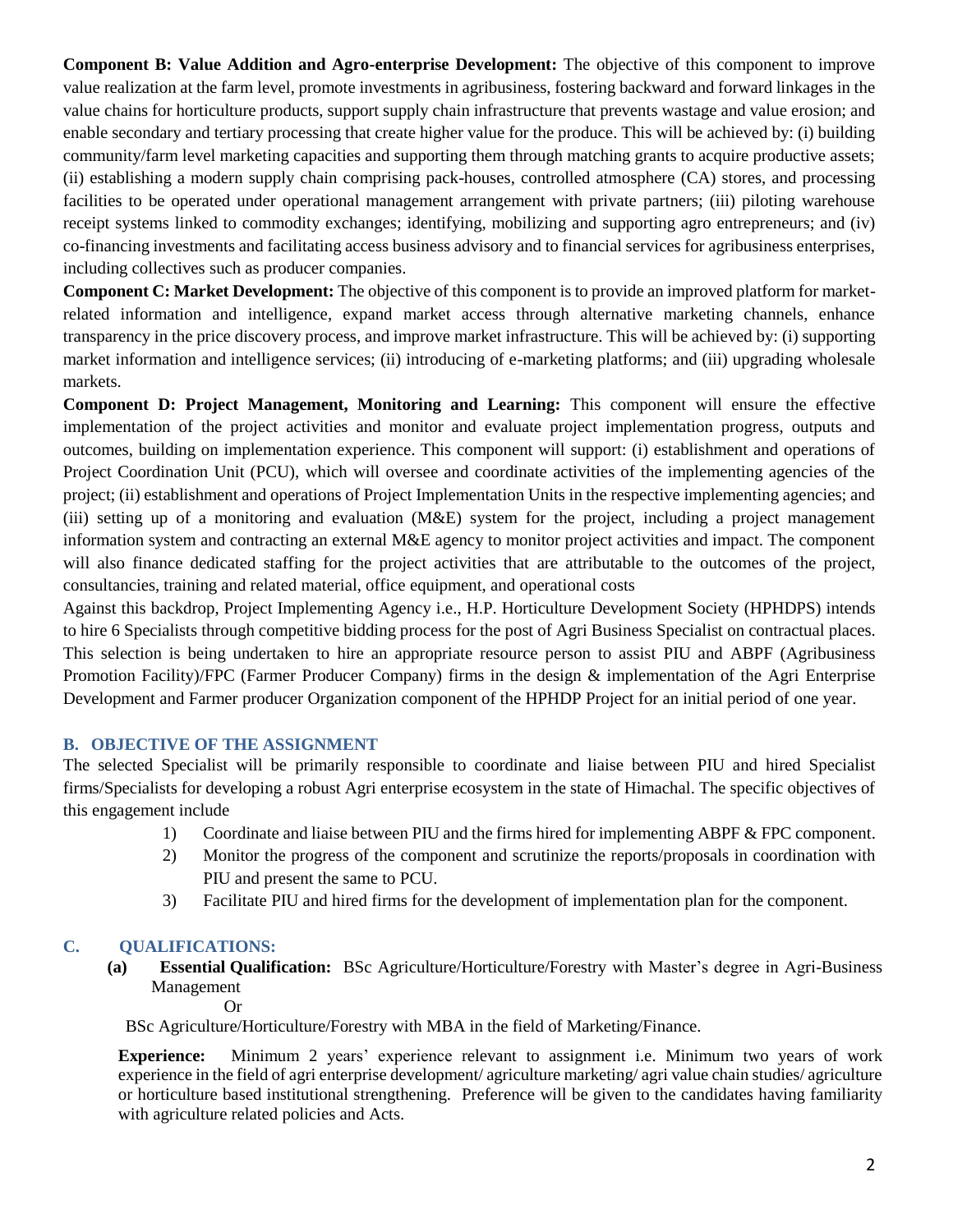**(b) Essential Qualification & Experience:** Graduation in any discipline with minimum 10 years of working experience not below the level of Extension Officer/Development Officer/Manager with Govt./Semi Govt./Banking sector/Industries department/Khadi & Village Industries Board/Khadi & Village Industries Corporation in processing cases, establishing Small & Medium industrial units, preferably of the nature of agrienterprises Preference will be given to the candidates having familiarity with agriculture related policies and Acts.

 **Desirable:** Experience of working in World Bank Aided / multilateral funded Projects/Govt. funded Projects and knowledge of local customs & dialect of H.P.

# **D. SCOPE OF THE CONTRACT:**

The **broad objective** of the consultancy is to assist PIU and coordinate with the ABPF/FPC firms in developing an agri enterprise ecosystem and propel Sector stewardship in the State. The key tasks of the Specialists would be: -

- Develop, review, update, and oversee the implementation of agribusiness strategy and coordination with project technical staff/Departmental staff, various agribusiness support and other agencies contracted in the project, government institutions and private agencies.
- Identification of investable agri-business opportunities & strengthening the enterprise development agenda.
- $\bullet$  Supporting the promotion of new enterprises/FPC by streamlining procedures for set-up, operation  $\&$  scale up of agribusinesses in the state of Himachal.

## **The specific responsibilities and tasks of the Specialist are:**

- **1.** Support the implementation of the Project Plan in terms of FPC and Agribusiness Component by providing technical and operational support for training and capacity building, monitoring and reporting as required.
- **2.** Coordinate with FPC/ABPF firms in developing and establishing commercially viable Agriculture/Horticulture based producer Companies/business entities in the respective working area.
- 3. Identification of investable agribusiness opportunities & strengthening the collective and enterprise development agenda.
- 4. The Specialist in coordination with the ABPF/FPC firms would design and organize the investor outreach programs, training modules. Development of capacity building modules for FIGs / FPCs and for entrepreneurs.
- 5. Scrutinize the knowledge material relevant to business cycle, enterprise development cycle, tracking mechanisms, performance parameters as developed by the firms hired for the purpose.
- 6. The Specialist would act as interface between the entrepreneurs/FIG/Farmers and the department and other project staff. The Specialist in coordination with the firms hired would facilitate the formation, registration and formation of governing body of the Farmer Producer Companies and setting up and realization of goals of these companies.
- 7. The Specialist will review the business plan and provide its recommendations on applications for stage wise funding. Specialist in coordination with firms hired for the purpose will facilitate one on one dedicated meetings between entrepreneur's/producer organizations and commercial banks in order to facilitate access to finance (both investment as well as working capital).
- 8. The Specialists hired would provide inputs on extent of financing support and threshold percentages for different stages of funding, on the projects recommended by the firms hired for the purpose. Assist the Project Implementation Unit in design & implementation of provision of capital for start-ups by managing the challenge fund– both seed capital as well as stage1  $\&$  2 funding in coordination with the firms employed for the purpose.
- 9. Review of Performance: The Specialist hired would review the progress of the various firms hired for this purpose and would submit the report to PIU/PCU for appraisal.